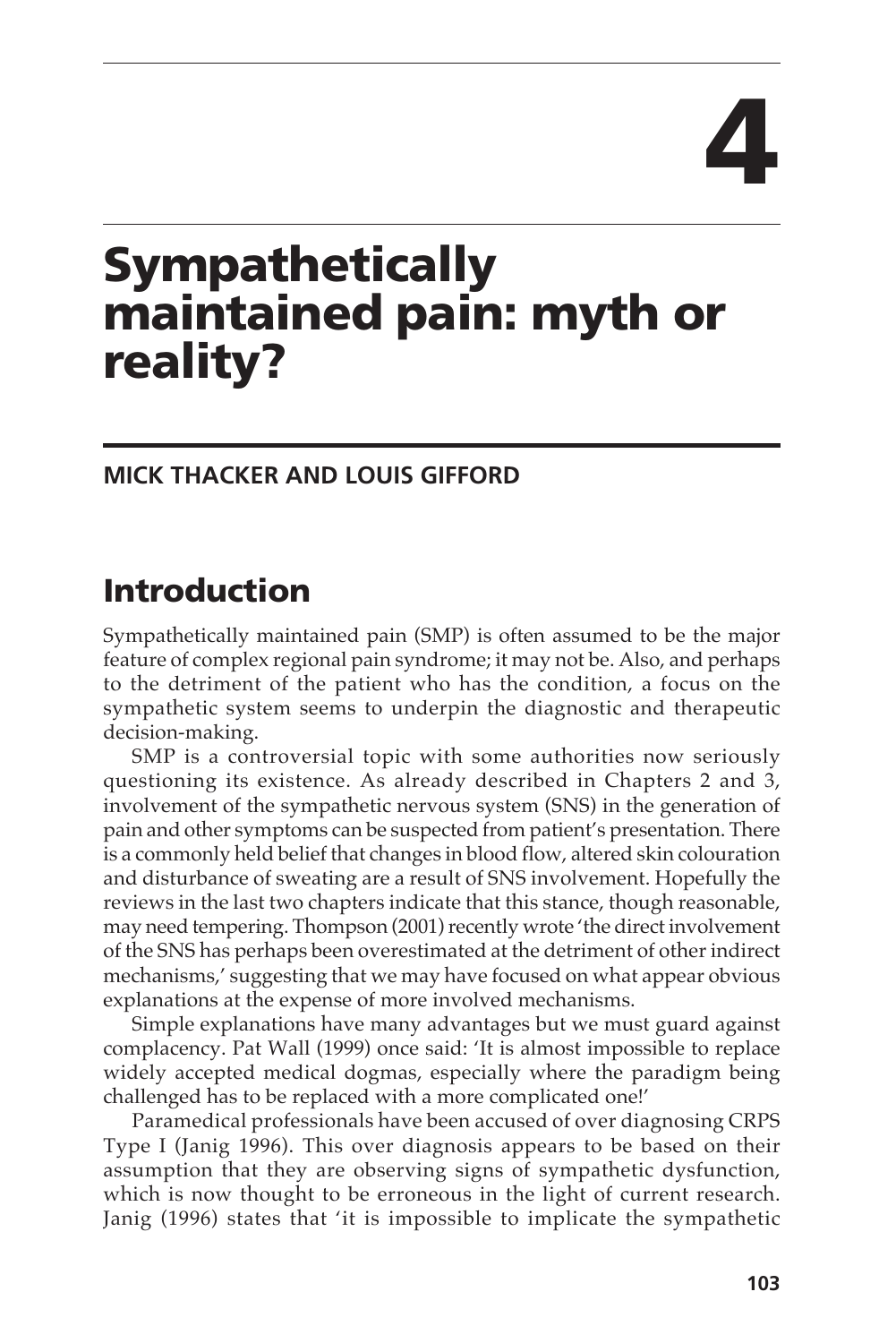nervous system in the production of signs and symptoms from physical examination alone.' It is important that we realise the full implication of research for clinical diagnosis and the potentially dangerous repercussions for our patients, such as requests for invasive blocking procedures and continued investigation (see next chapter) when they may be highly inappropriate.

# **History**

Roberts (1986) is widely acknowledged as the originator of the term Sympathetically Maintained Pain. It appears that he was heavily influenced by the seminal work of Livingstone, in particular his viscous circle hypothesis (Livingstone 1943). Briefly, this stated that pain led to alterations in sympathetic discharge leading to a decrease in circulation and to muscle spasm that resulted in further pain.

Together with several co-workers, Roberts performed numerous experiments to investigate the role of the sympathetic nervous system (SNS) in the generation of pain. His findings led him to describe a mechanism by which painful input to the nervous system is maintained (and generated) by activities of the SNS.

Over a decade before Robert's work, Wall and Gutnik (1974, 1974a) demonstrated that damaged sensory nerve fibres showed an increased sensitivity to adrenaline and noradrenaline. Around the same time John Hannington-Kiff (1974) had described the successful use of guanethidine, a drug known to inhibit noradrenaline release from sympathetic neurones, to relieve the pain of patients suffering from reflex sympathetic dystrophy. It is interesting to note that none of these authorities deemed it fit to suggest that their findings revealed a novel pain mechanism.

Since Robert's (1986) work there has been an enormous amount of 'space' devoted to the controversy of whether there is such a phenomenon as SMP. More recently there have been increasing attempts to clarify the clinical situation. Such attempts have faced many confounding findings, including the observation that sympathectomy can actually lead to *increased* pain and associated epiphenomena that are usually ascribed to sympathetic overactivity (Perl 1994, Kramis et al 1996).

At present there is a widely held belief that SMP represents a condition of altered sensitivity to noradrenaline (Campbell et al 1992, 1994) with central repercussions. The underlying peripheral mechanism is thought to be due to upregulation of adrenoreceptors in peripheral nervous tissue (Campbell et al 1992, 1994; see also previous chapter). The result of this is a peripheral increase in sensitivity to noradrenaline whose presence then drives an increased afferent barrage into the CNS. Changes in central sensitivity follow the afferent barrage. The vicious circle hypothesis then predicts that the central sensitisation leads to an increased sympathetic output, thus promoting the release of noradrenaline, and thereby completing the out–to in–to out positive feedback 'circle.'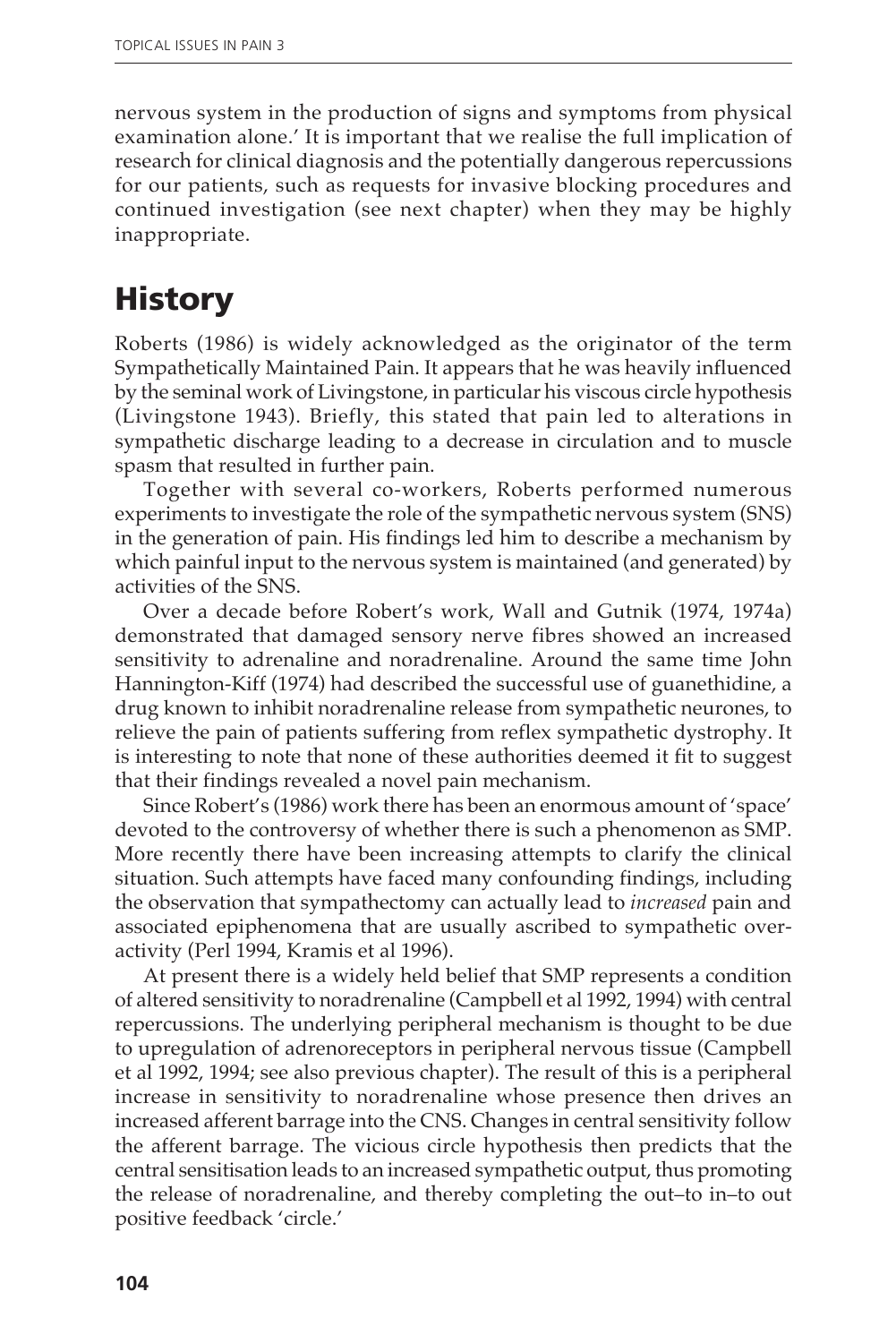This chapter attempts to offer a balanced account of the topic and to highlight the clinical points for the practising therapist. The majority of the chapter focuses on human studies as these are thought most relevant for the clinician, but some animal work is included in order to give a full picture of current thinking.

#### **Sympathetic blocks**

For most clinicians SMP may only be suspected from the clinical history since it cannot be identified via features of pain, history, or standard physical testing. Currently, the only known way of identifying it is to perform a 'sympathetic block' and see if the patient's pain, or a component of the patient's pain, is quickly relieved (Campbell et al 1992, 1994). Recall from Chapter 2 that pain can be viewed as being 'sympathetically independent' (SIP) and that a given patient may have varying proportions of SIP and SMP.

The introduction of the sympathetic blocking agent guanethidine into the clinical management of CRPS Type I (RSD) by Hannington-Kiff (1974) was mentioned above. Guanethidine has its actions by causing the postganglionic sympathetic neurons to discharge their stores of noradrenaline and ultimately to reduce its concentrations within the nerve so that it becomes impotent to later stimulation. *(Clinical Note: In those with adrenosensitivity if the guanethidine block is performed without local anaesthetic, the initial 'discharge' of noradrenaline can lead to marked increases in pain until the noradrenaline is washed away by the circulation.)* Not only does guanethidine 'empty' the stores of noradrenaline, it also delays any re-uptake of the released chemical by the sympathetic nerve fibres.

Recently the efficacy of guanethidine and related compounds as therapeutic agents (reviewed in Glynn et al 1993, McQuay & Moore 1998, and Kingery 1997), and as diagnostic tools has been challenged. For example, in his extensive review of treatment trials for CRPS, Kingery (1997) states that '…intravenous regional blocks with guanethidine are ineffective analgesics compared to placebo or no treatment.' One of the trials cited in the review is described here:

Ramamurthy and Hoffman (1995) randomised 60 CRPS patients to receive either up to four regional guanethidine blocks with lignocaine (local anaesthetic), or to a patient control group that received an injection of lignocaine and saline only. The results revealed that there was no difference in outcome between the guanethidine and the control groups. Also, patients in all groups showed a decrease in oedema, as well as sweating, trophic and vasomotor changes. All those in the guanethidine group had at least one block and those receiving up to four blocks had no greater degree of pain relief.

These findings strikingly show that the effectiveness of guanethidine blocks for presumed SMP, as well as non-pain related clinical features that may be associated with sympathetic impairment, can be manipulated just as effectively with a local anaesthetic whose normally short lived effects most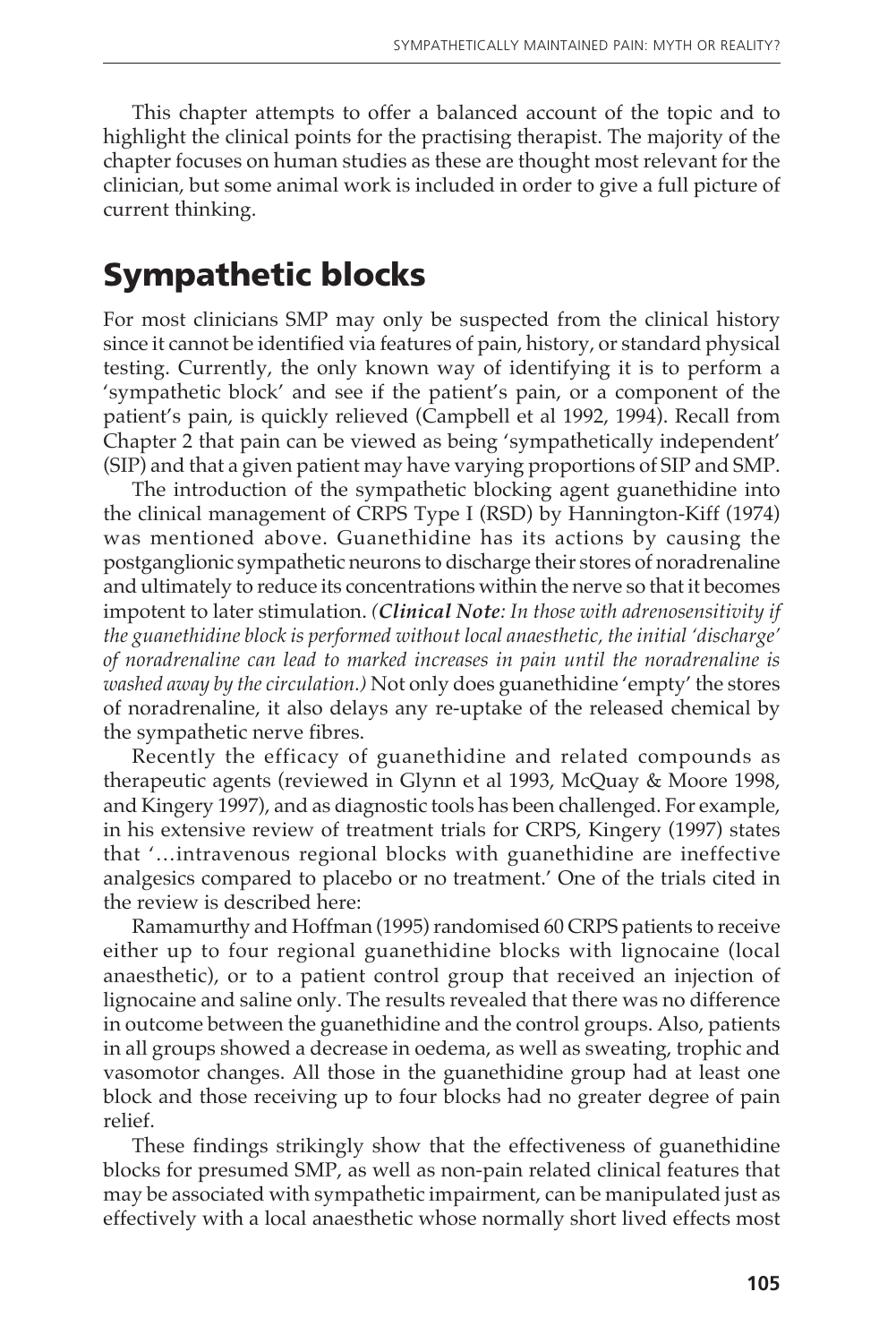of us have witnessed after dental care! It also adds credibility to the idea that the patient's own system may have the ways and means of achieving positive change given the right inputs or triggers. These may be injections but could also be any variety of non-invasive treatments too.

Supporters of sympathetic blocking procedures may counter findings like these by stating that multiple blocks are sometimes needed to produce a good outcome and that the trials only offer one, or a few at best. It is staggering to find that there are various reports suggesting that anywhere from 1 to over 300 blocks may be required for successful therapeutic effect (Wynn-Parry 1996). The main issue is surely that proponents of multiple blocks need to come up with better evidence harvested from much higher quality trials than are currently available.

The results of reviews of trials like those cited above challenge clinicians to think very carefully before referring patients for guanethidine blocks or any blocking procedures. Physiotherapists are often asked by patients for their opinion regarding such procedures. The advice here is that we should provide honest answers that are based on the results and findings of well structured double blind trials like those above.

However, although challenged (see Kingery 1997), many other sympathetic blocking agents that are reported do have some validity in the management of presumed SMP. For example Baron et al (1999a) reported that 85% of patients showed positive early responses to blocking procedures, but that this figure reduced to 42% at follow up 1–6 months later.

Whether the success of blocking procedures is sufficient to establish the existence of SMP has to be seen in the light of interesting alternative explanations for their effect:

- Phentolamine is an alpha adrenoreceptor antagonist. Its supporters suggest that its use is superior to that of other blocking agents and recommend its use for the determination of the presence of SMP (Campbell et al 1992, 1994). However, the emerging picture regarding phentolamine's specific blocking action at the adrenoreceptor is slightly less clear than originally conceived. There is now evidence that it may be responsible for relief of pain via its sodium ion channel blocking action. Sodium ion channels have a well established role in the propagation of impulses and in the production of pain (Dotson 1993, Bennett 1999, Black et al 2001). This means that phentolamine should be effective for a great many more classes and mechanisms of pain.
- Other components that could account for the effectiveness of blocking agents include its method of delivery. For example, there are data to suggest that both saline and the application of a tourniquet can have similar short term outcomes to the infiltration of an active compound (Janig 1992, Kingery 1997, Price at al 1996, Bennett 1999). Either or both of these technical aspects could account for early, post block, pain relief and hence result in a false positive result for SMP. For those who may be puzzled by this, it is important to consider on the one hand the placebo effect (see below and Volume 4 in this series), and on the other that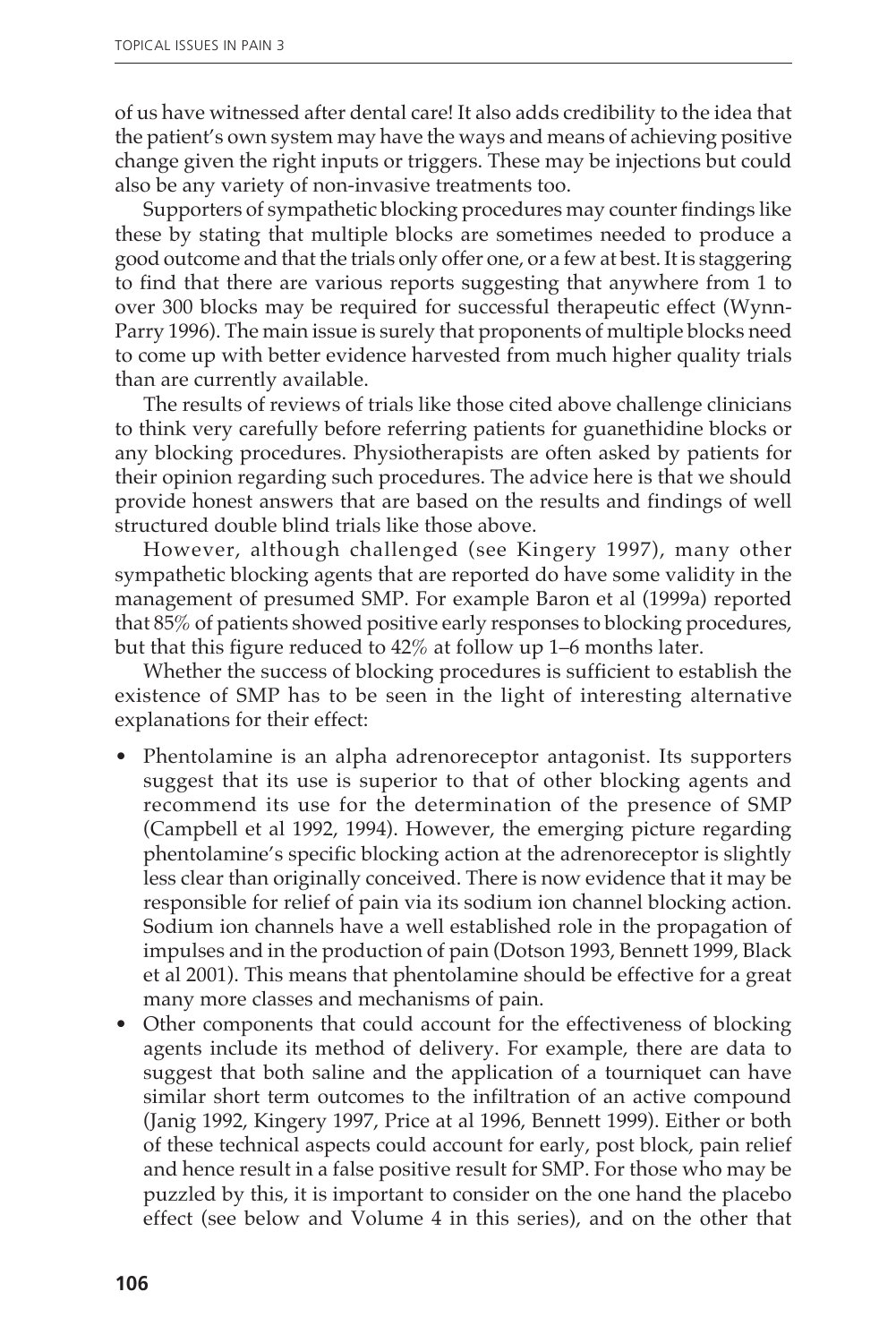compression or squeezing, as in the tourniquet test, is a common way of relieving pain in all of us. It probably has its effect via classic, simple peripherally induced (increased Aβ fibre activity) gate control.

• Price and co-workers (Price et al 1996, 1998) have focused on the difficulties of separating 'true' responses from those of placebo in the identification of SMP. They published an excellent paper comparing the effects of local anaesthetic blocks with saline in CRPS Type I patients (Price et al 1998). They were able to show that both interventions relieved pain, but the duration of pain relief was longer with the local anaesthetic.

In their 1998 paper, Price and colleagues raise several important points that illustrate how difficult it is to pinpoint a pain mechanism based on a comparison of results of any intervention. First, they noted that both saline and the sympathetic blocking anaesthetic relieved pain. Since saline does not block the sympathetic system this demonstrates that saline relieves the pain via a different process. It also suggests that the pain may not be sympathetically maintained at all. However the sympathetic blocks do change sweating and skin temperature, which are measures of sympathetic activity, whereas the saline showed no effect on this.

An important message from this is that alterations to signs and symptoms following diagnostic procedures, or any treatments that are assumed to be targeting the SNS, *do not necessarily* indicate that they really are! Unfortunately we simply cannot make totally confident judgements about a given source or mechanism of pain or any other symptom, based on the outcome of interventions and treatments. This applies to biomedical interventions just as much as to physiotherapy techniques and treatments applied to any condition. The idea that a 'localised' technique has only a local effect needs revision. Modulation of pain via modulation of nervous system activity is a complex process that is unlikely to be resolved to a single process even though it may appear so. It seems that altering the input to the system, from virtually anywhere, by virtually anything, may be capable of modulating the output! It is important to reason that all interventions have a multidimensional impact. For example, in the physiotherapy process the integration of things like exercises, examinations, advice, manipulations, skill acquisitions and even demonstrations may all consciously or subconsciously change an individual's perception or relevance of a particular feature of a condition and this may be enough to alter the expression of the system. It is possible that many of the benefits of a multidimensional reasoning model and approach in physiotherapy, for SMP or virtually any other pain condition, has its role by affecting all components of the patient's pain. This may be why attempts to isolate treatment effects in well controlled research trials fail to demonstrate clear benefits. The very structure and nature of a clinical trial seems to result in the intervention being unnaturally severed from the sum total of the therapeutic interaction (see the Noon 2002 chapter in Volume 4 of this series) and the benefits of the 'psychosocial placebo' described in by Richard Shortall in the same volume (Shortall 2002).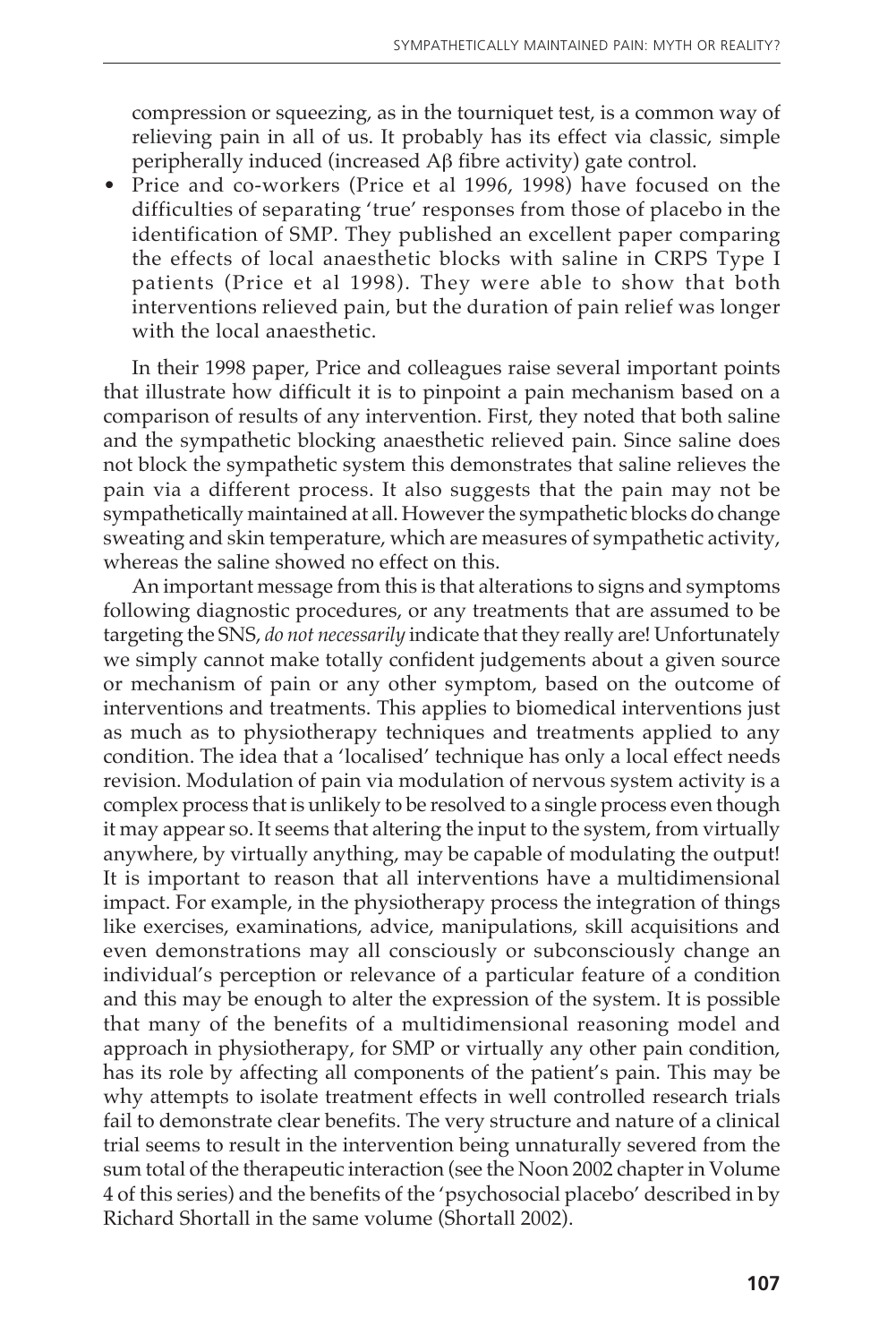This section has discussed some of the challenges that surround the assumptions about diagnostic and therapeutic blocking. Clearly, the foundations of the procedures are not proving to be as substantial as they once were thought to be. Sympathetic involvement in pain generation is still taken seriously however and the challenge for medical research may be to find more water-tight diagnostic testing procedures and, by understanding pain mechanism and pain processing better, to devise more potent treatment protocols. The news is not all bad for drug management. For example, the successful trials of the use of systemic drugs such as clonidine and prazocin (alpha adrenoreceptor antagonists) in the management of CRPS Type I patients still supports the concept of sympathetic involvement and this pharmacological route for pain management (Schwartzman & McClellan 1987). A simple plea would be for those who advocate a pharmacological management paradigm to start to appreciate that other dimensions of pain and physical function relevant to the patient's life need attention at the same time.

#### **A note on sympathectomies**

As far back as 1916 Leriche (cited in Scadding 1999) described the relief of pain, sweating changes and skin discoloration following sympathectomy of patients with causalgia. Apparently, the causalgia in the first patient he described was caused by a brachial plexus injury and thrombosis of the brachial artery. The sympathectomy performed involved resecting the adventitia of a length of the brachial artery. Later, this 'peri-arterial sympathectomy' was replaced by preganglionic sympathectomy for the treatment of painful nerve injuries sustained by soldiers during the two World Wars. The relief of causalgic pain by sympathectomy lead to the assumption that the sympathetic system was involved in its pathogenesis. But, there was no critical evaluation of its effectiveness. Since this time, sympathectomy has been a common treatment for causalgia and RSD. A commonly repeated statement regarding efficacy of sympathectomy runs '…it is recognised by those regularly treating these patients that while temporary pain relief may occur, long-term results are poor…leading most to abandon the procedures' (see Scadding 1999). That pain frequently returned after sympathectomy led to the assumption that the original sympathectomy had been incomplete or that a new sympathetic innervation had occurred. Animal experiments suggest another cause: that sympathectomy itself may induce SMP (Bennett & Roberts 1996)! These animal studies show that injury to sympathetic postganglionic fibres may induce a situation where intact C fibre nociceptors become adrenosensitive and that sympathectomy may induce the same phenomenon. Bennett and Roberts (1996) suggest that returned pain or increased pain and often new proximal pain that follows after sympathectomy be described as a new syndrome: 'postsympathectomy neuralgia'!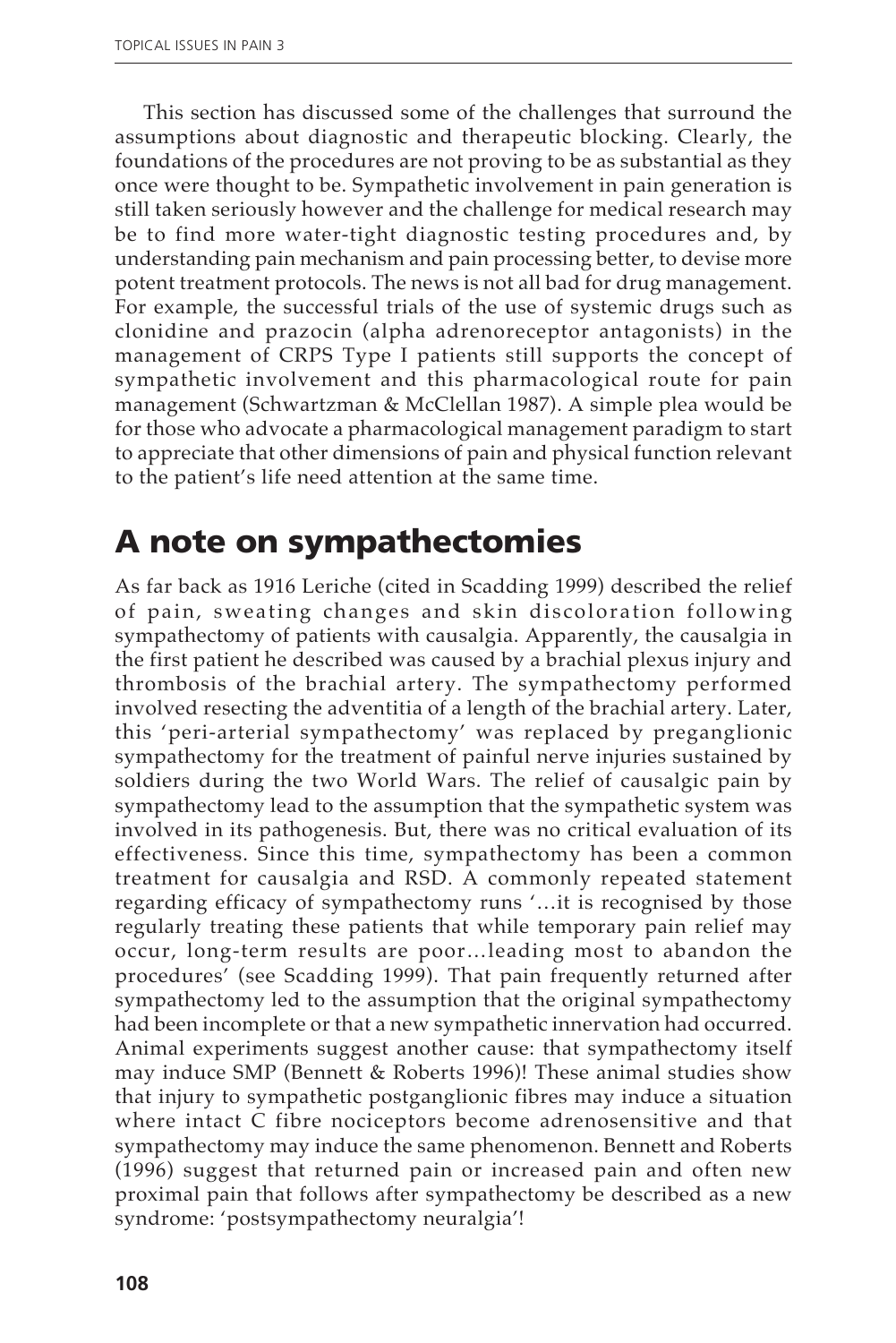While sympathectomy is not a good treatment option, the results of sympathectomy do suggest that the SNS is involved in production and maintenance of pain.

### **Rekindling of pain via sympathetic agents or sympathetic stimulation**

Further support for the existence of SMP comes from the well cited observation that following successful sympathetic blocking (pain relief), the designated SMP can be rekindled by the introduction of an 'alpha adrenoreceptor agonist' (e.g. noradrenaline) into the area of pain relief. The noradrenaline 'agonist' is introduced either by injecting under the skin or iontophoretically (Torebjork et al 1995, Ali 2000).

The reasoning here is that if pain is maintained sympathetically, it should be relieved by blocking the sympathetic system, but also should be reestablished with the return of the stimulating agent produced by the sympathetic system. It is interesting to note that only 28% (seven of 25) of the SMP diagnosed patients in the Torebjork et al (1995) study (diagnosed by a positive response to sympathetic block) responded with an *increase* in pain following injection of noradrenaline into an area of sensitive skin. This is quite a discrepancy. However, in their study they noted that noradrenaline applied to the skin in all 10 patients with sympathetically *independent* pain (SIP), had no effect on the pain. Clearly, the relative proportion of patients responding to a noradrenaline challenge was higher in the SMP group than the SIP group. A greater number of patient trials may help clarify the situation.

Why is it though, that in some patients with SMP the pain can be made worse or brought back by the introduction of noradrenaline (the seven), while in others (the remaining 18) it cannot? As ever, thoughtful and considered (potential) explanations for this finding were offered by Wall (1995). He suggested that these patients might have already had all their available adrenoreceptors 'occupied' preventing further pain exacerbation when noradrenaline was introduced. Simply, the noradrenaline had no available receptor targets to act on. Alternatively the actual adrenosensitive structures could be sited deeper than the skin and therefore would be unlikely to respond to the subdermal injection or the iontophoresis. Another possibility suggested was that these individuals may have had a different focus of their adrenosensitivity; perhaps the portion of their nervous system sensitive to adrenaline was more centrally placed - on the dorsal root ganglion cell bodies of the affected fibres (see Chapter 3). Wall (1995) pointed out that there may be a subset of patients who, as a result of having this more proximally situated site of adrenosensitivity, might be incorrectly diagnosed as having SIP following a negative response to guanethidine blocking. Recall that guanethidine block only immobilises the SNS in the limb where it is introduced. Thus, patients with only a proximal 'dorsal root ganglion' site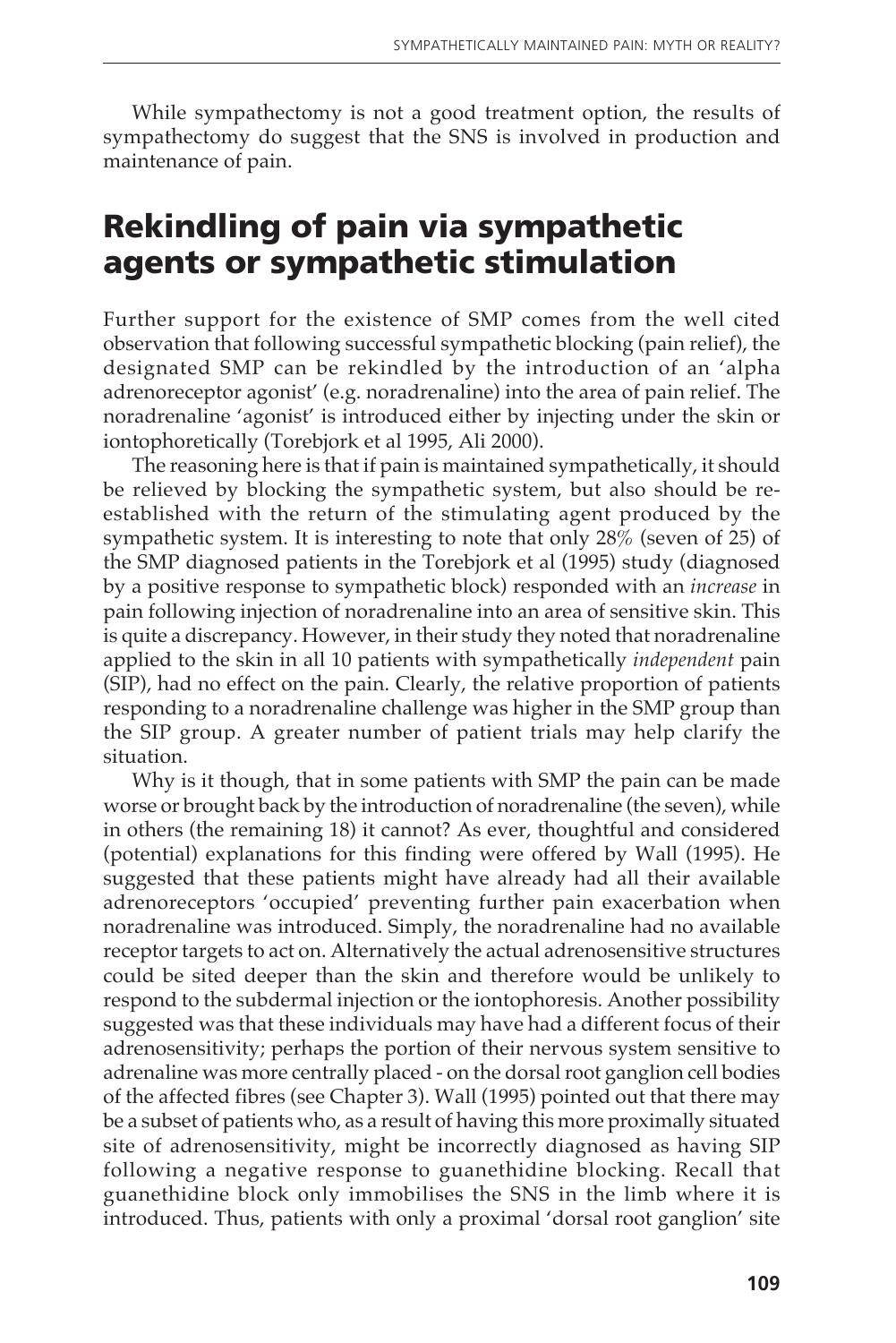of noradrenaline sensitivity, may be wrongly diagnosed as 'SIP' following a negative response to guanethidine block. However, a sympathetic block applied to the ganglion on the sympathetic chain *would* immobilise the SNS supply to the dorsal root ganglion which would then produce the relief and hence the SMP diagnosis. Thus, negative responses to a *peripheral* blocks are not 100% reliable in indicating that SMP is *not* present.

In their patient study, Torebjork et al (1995) found that all but one of the 12 patients they followed up, converted from having SMP in the early stages, to having SIP at reassessment many years later. Also, most of those who were made worse by noradrenaline in the early stages, when they were 'SMP,' were shown to be unaffected by it at the later time, when they were 'SIP.'

Again Wall (1995) offers a commentary suggesting that damaged sensory nerves may well undergo 'phenotypic' switches. In other words, they change their structural make-up over time and as a result change their sensitivity states. For example, initially their cell walls may be well endowed with a high population of active adrenoreceptors, but later on the numbers drop away significantly. As Wall (1995) puts it, there is a '…plasticity in which they [the damaged nerves] evolve from one pathological state to another.' Things change and move as time goes on. Wall (1995) reports that in animal studies of experimentally produced peripheral nerve injury he and Devor '…observe a striking period of adrenaline sensitivity which lasts only from the period 1 week after the lesion to 3 weeks after the lesion.' He introduces the idea of 'temporary adrenaline sensitivity'. He also pleads for longer term studies to be done and notes that in those animal studies of nerve injury that have looked longer, they all resolve spontaneously unlike the majority of human cases which do not.

Does this mean that given the right conditions early on, human nerve injury could resolve too? What might these conditions be? Could the biological impact of psychosocial factors that so powerfully predict poor outcome play a part in setting up or facilitating unnecessary long term changes? For example, fear of pain, focus on pain, and the consequent immobility that sometimes occurs may promote plastic changes that favour the pain mechanisms rather than pain inhibition and dampening. Or is there such a difference in make up between rats and humans that we may have to learn to live with the sometimes devastating consequences of long term nerve injury?

For clinicians who administer blocking agents, the finding that pain mechanisms can change and shift with time indicates that they are in a limited position to be able to indicate confidently not only who will benefit, but also, when the benefit will occur.

If one can trust the validity of findings from dated literature it is interesting to note that Walker and Nulson (1948) showed that electrical stimulation of the sympathetic chain led to an increase in pain in those suffering SMP, with no effect on those demonstrating SIP. These findings were reproduced some years later by White and Sweet (1969).

An elegant study performed jointly in Germany and America by Baron and co-workers (Baron et al 1999) assessed the effect of sympathetic stimulation on pain induced by sensitisation of primary afferent C fibres in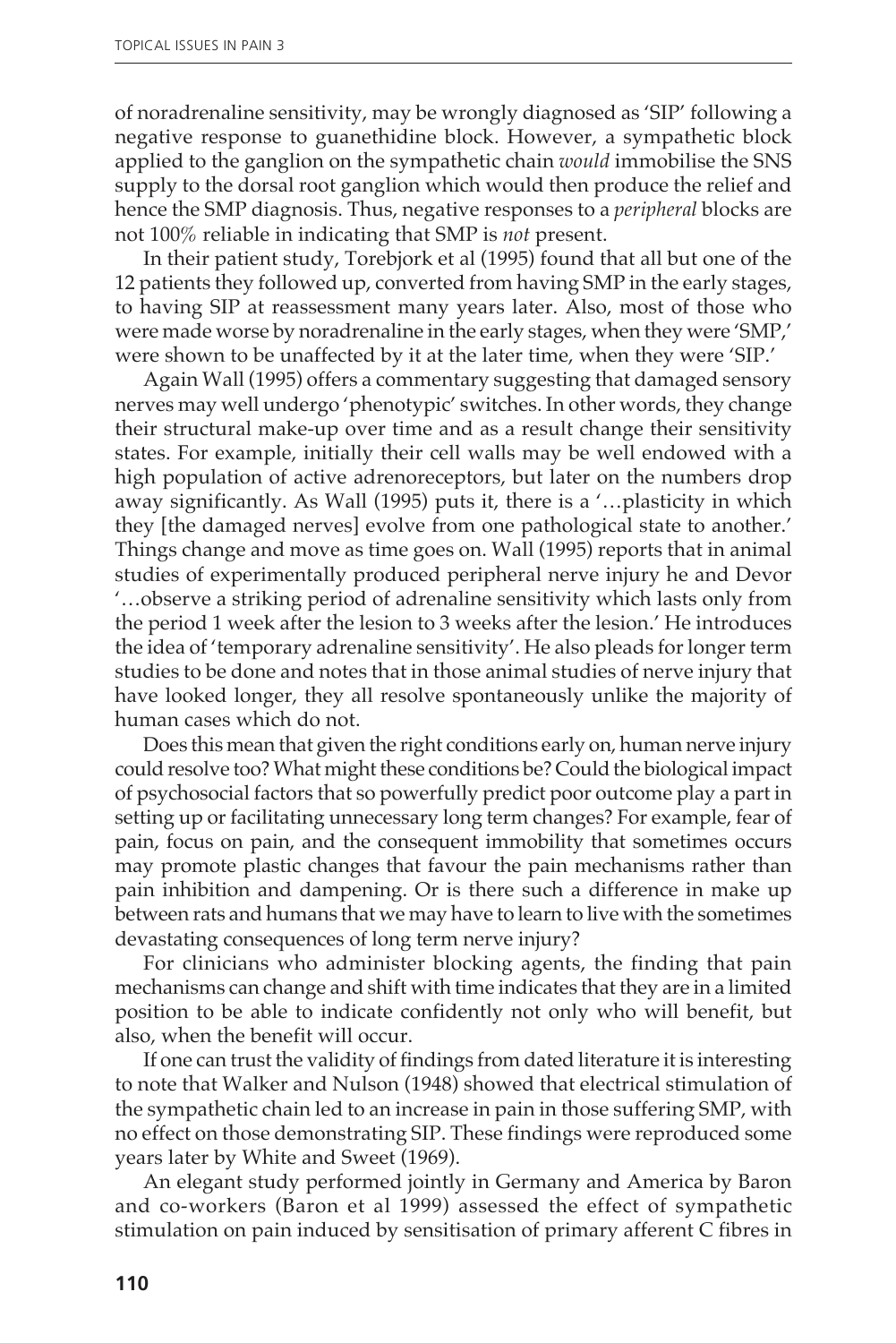humans. They produced experimental pain by the infiltration of capsaicin (the chemical responsible for producing the heat sensation from chili peppers) into the skin. This is known to produce a typical pain presentation including spontaneous pain, hyperalgesia, and an axon reflex induced vasodilation. They recorded the individuals' pain reports (intensity), axon reflex (via laser doppler flowometry), size of flare, and area of hyperalgesia. The skin temperature at the recording site was kept constant but they used a thermal 'body-suit' to allow them to produce whole body cooling or warming in order to alter sympathetic discharge.

Their results demonstrated no differences in any of the scores between high and low sympathetic discharge states. This suggests that the sympathetic system is not capable of altering the pain response in this experimental paradigm. The authors are correctly reluctant to over state the importance of their findings in the debate over the existence of SMP. They point out that their study was performed on normal subjects and freely recognise that the changes seen in clinical conditions are different.

Their results would appear to be in contrast to those published earlier by Drummond (1995). He demonstrated that sympathetic discharge increased the reporting of hyperalgesia (following the application of capsaicin) and concluded that sympathetic activity increases pain from the skin. The contrast in results may be due to the differences in the experimental paradigms used. It is interesting to note that Baron et al (1999) did not cite the Drummond (1995) paper.

This example is included for several reasons. First, in depth reviews of this topic consistently produce differing results. Secondly, the results of studies are often affected by even small differences in experimental design; and lastly, literature reviews often fail to identify previous work even when of high relevance. The reader is therefore urged to attempt to maintain a healthy circumspection and scepticism when reading any account even when it has undergone peer review and is written by experts—and that includes these authors!

To end this subsection, it is worth noting that in their editorial, Max and Gilron (1999) suggest that much of the work discussed above should, at least, modify the concept of SMP and the basis of current management. For example, they recommend that the results of Baron et al (1999) call into question the practice of permanent ablation of the sympathetic nervous system until a better methodology is in place to determine who exactly, if anyone, is likely to benefit from such procedures.

### **Animal studies**

Conclusions from animal studies are complicated and unfortunately do not provide a definitive answer or easily stated case either way to the question raised in this chapter. However, the weight of the research findings and the inferences of internationally recognised experts in the field seems to favour the existence of SMP in animal models.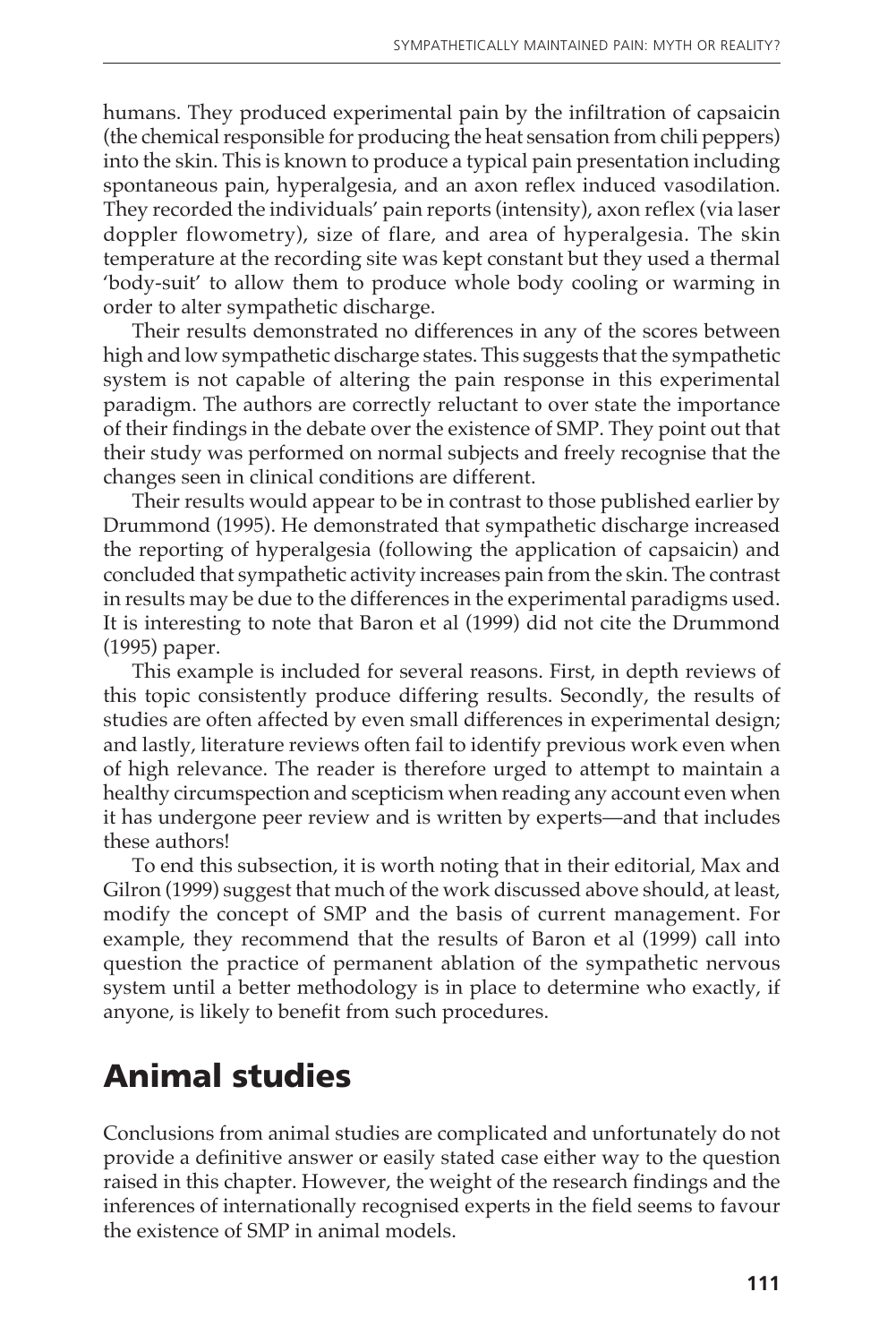#### **Nerve lesion models**

Most of the animal studies into SMP involve surgically produced nerve lesions followed by interventions that impact the sympathetic supply. Interventions that target the SNS include surgical or chemical sympathectomy or the application of adrenoreceptor blocking agents or adrenoreceptor agonists. Changes in pain behaviour and changes in sensitivity to mechanical forces or temperature are then tested/observed. A common protocol is to perform some kind of sympathetic blocking procedure, and then, if the pain behaviour and hyperalgesia is diminished or relieved, to see if it can be rekindled by later introducing noradrenaline, or by chemically, physically, or electrically stimulating the sympathetic system.

Since the models used involve nerve lesions their findings are relevant to CRPS Type II only. Work on animal models relating to CRPS Type I is discussed later.

There are several types of experimental lesion models (see Baron et al 1999, Cepeda 1995, Bennett and Roberts 1996, Bennett 1999).

- 1. *Ligation and transection.* Here, a peripheral nerve, usually either the sciatic or the saphenous nerves, is exposed in the leg, ligatured, and then cut through just distal to the ligature. This effectively destroys many axons and leaves the proximal surviving component of the nerve cells. The surviving neurones are said to be 'axotomised.'
- 2. *Partial lesion of the sciatic nerve.* In this model, a ligature is passed through between one-third and one-half of the nerve in the upper third of the thigh. The ligature is pulled tight, which in effect transects the proportion of the nerve ligated. This model thus produces a 'partial' nerve injury (axotomy). Both this and the last model result in 'neuroma' formation at the site of transection.
- 3. *Spinal nerve transection model.* The nerve lesion in this model is produced nearer the spine. The procedure is essentially the same as the ligation and transection one described above. The lesion is produced in the ventral ramus of the spinal nerve before it unites with other rami to form the brachial, lumbar, or sacral plexuses. Experimental designs using rat L5 spinal nerve usually describe the nerve being 'transected and cut about 1–1.5 cm distal from the DRG' (e.g. Habler et al 2000). It is therefore not a nerve root lesion.
- 4. *Chronic constriction injury of the sciatic nerve.* Here, the sciatic nerve at mid thigh level is ligatured loosely to produce only a constriction effect. This light ligature causes the development of intraneural oedema whose swelling is prevented by the ligature and results in a 'self-strangulation' effect. This type of insult produces a degeneration, or interruption, in nearly all large myelinated and a great many of the smaller thinly myelinated Aδ fibres. A large percentage of unmyelinated (C fibres) afferents survive.

All four of these models of nerve injury lead to the animal exhibiting behavioural signs of pain—hence, they demonstrate autotomy or self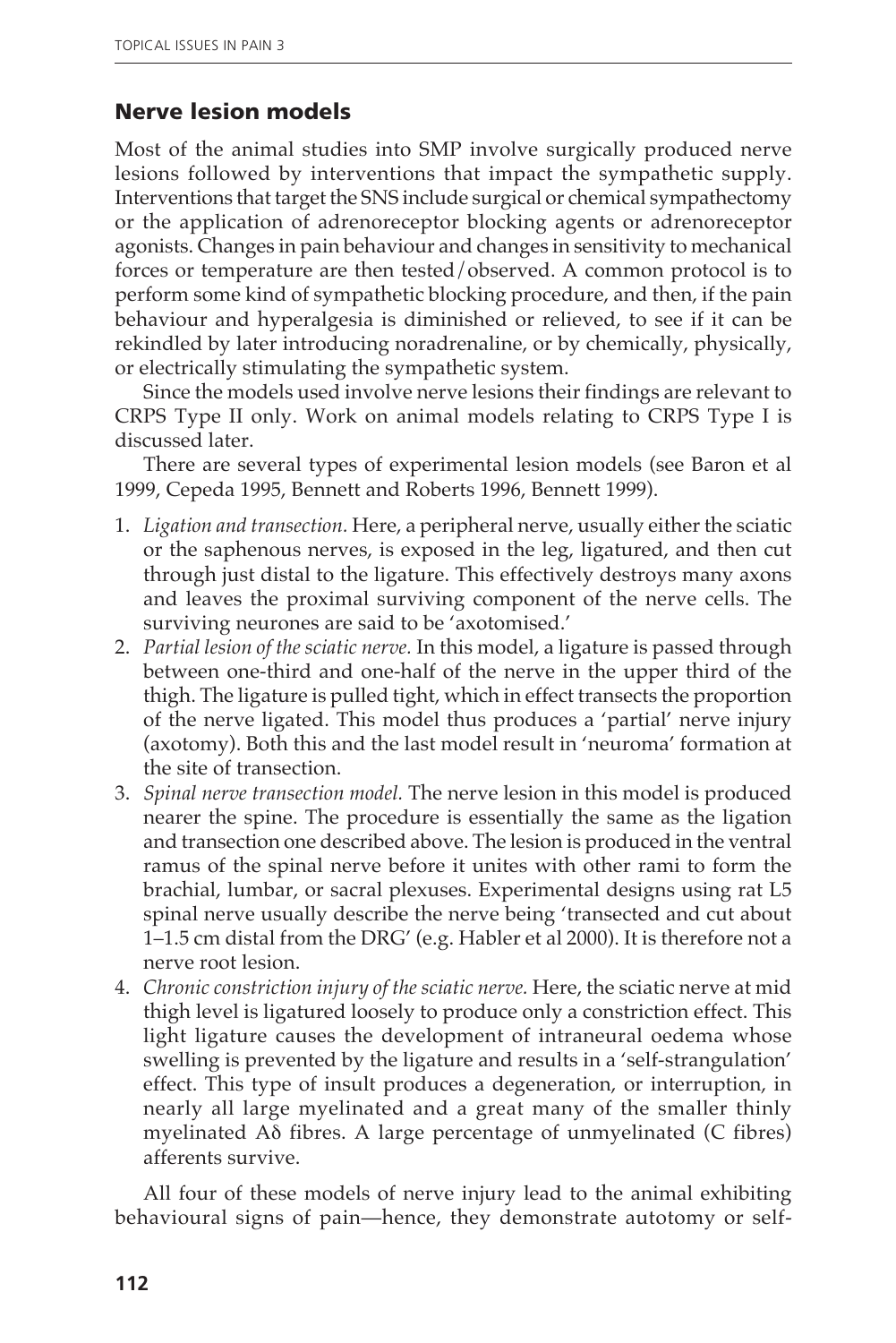mutilation behaviour (Wall et al 1979), as well as signs of increased mechanical and thermal sensitivity in the territory of the injured nerve. The animals also show signs of ongoing pain, such as limping and guarding of the affected paw/limb, and develop some of the non-pain symptoms traditionally associated with RSD and causalgia. Hence, hypertrophic nail growth and abnormal skin temperature regulation, but swelling, even in the early stages is not seen and is therefore different to the situation seen in CRPS patients (Bennett & Roberts 1996).

But do the nerve injury models and the subsequent manipulation of the sympathetic nervous system prove that SMP exists? Bennett and Roberts (1996) are categorical: 'There is no question whatsoever that SMP exists in animals. In the partial and spinal nerve transection models sympathectomy or pharmacological sympathetic block appears to completely eliminate the abnormal pain sensations.' Also, '…the animal work has taught us that SMP is a real organic phenomenon' (pp. 115–116).

However, writing some five years later and reviewing the topic, Janig and Baron (2001) are more cautious about the interpretations of many of the experiments used to support the concept. They offer several warnings. For example:

- Not all laboratories agree with each others' findings—they cite many instances where conclusions do not concur and also offer alternative models and mechanisms for the effects noted.
- Small changes in experimental procedures can create major behavioural changes.
- In those experiments that manipulate the SNS using systemic pharmacological interventions, there may be widespread effects on a variety of other targets.
- Just as in humans, there may be significantly different mechanisms for quite similar symptoms between different individuals that have received the same injury. Just as some humans may be prone to developing post nerve injury CRPS with SMP or without it, so may different rats.
- The doses of pharmacological agents used to block or to stimulate the SNS in the experiments are frequently massive and unlikely to be 'physiological' (i.e. to occur naturally.)
- Surgical preparation of the animals can result in rapid changes in the expression of receptors and ionic channels so that longer-term abnormalities need to be interpreted with caution.
- Many observations made of *in-vitro* animal models do not match those of patients with SMP.

These observations and the authors' cautionary comments are certainly not to be taken as proof that SMP does not exist. What is clear is that sympathetic-afferent coupling can occur in pathophysiological conditions and that this does involve increased expression of adrenaline receptors on the lesioned afferent nerves as well as other 'plastic changes' in both the sympathetic and the afferent systems. Their warning is that the experimental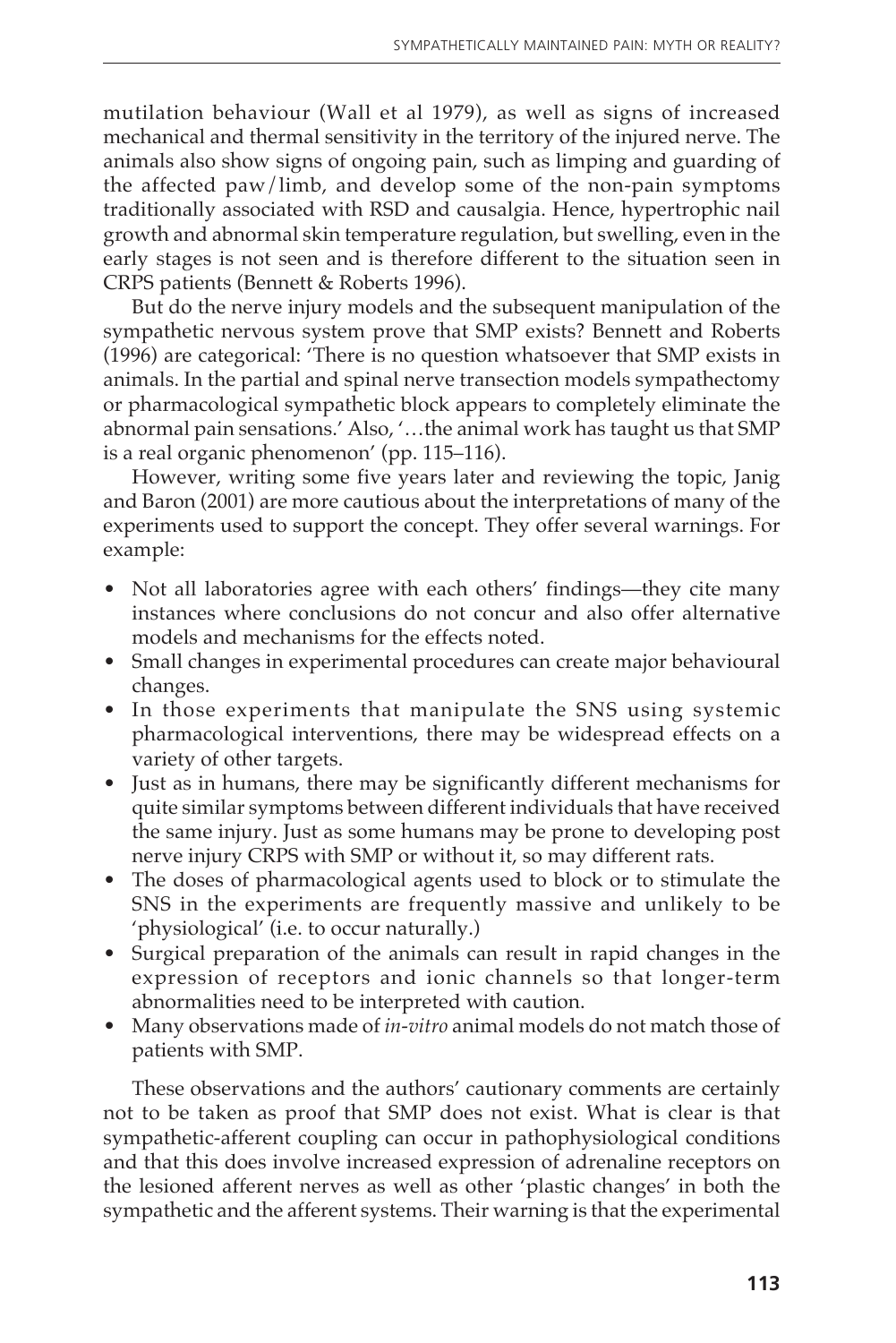interventions used seem out of proportion to biological events and hence should be interpreted with 'utmost caution'.

In their summary they conclude that:

- 1. Human models clearly show that the SNS is involved in pain and most likely produces associated tissue changes in patients with CRPS Type I and CRPS Type II.
- 2. Nerve lesions in animal models do alter the ongoing and reflex activity of the SNS and that a coupling between the SNS and the sensory system exists. This coupling has been found to occur, or may occur:
	- At the site of the nerve lesion.
	- Anywhere along the length of an unmyelinated nerve fibre that has regenerated to its target tissue following nerve injury.
	- In nociceptor fibre endings of intact cutaneous nerves whose nerve trunk has suffered a partial nerve injury.
	- Anywhere along the length of afferent nerve fibre axons proximal to the nerve injury.
	- In the dorsal root ganglion of injured nerves (see also, Michaelis 2000).
- 3. Many of the morphological changes observed in the nerve lesion models can be correlated with changes in function that may be relevant to SMP in CRPS Type -II, but not CRPS Type I.

As more and more experimental models wrestle with the problem there is an increasing recognition that the mechanisms are complex, multiple and changing even when the symptom picture remains relatively stable. For example, Habler et al (2000), investigating SMP using an animal model, assessed the effect of electrical stimulation of the lumbar sympathetic trunk and the application of noradrenaline on recorded activity of damaged (axotomised) afferents following L5 spinal nerve transection as described above. Surprisingly, they were unable to demonstrate excitatory behaviour in the majority of the nerves they stimulated at physiological levels, or applied noradrenaline to. In other words, there was no evidence of SMP. However, if the researchers first produced a vasoconstriction effect of the circulation to the L5 dorsal root ganglion, sympathetic stimulation did then produce a significant activation of the axotomised afferents. These researchers concluded that for a sympathetic-afferent coupling to occur following a spinal nerve transection injury, a significant vasoconstriction is required. A transient ischaemia may therefore be an important precondition for SMP in this region of the nerve.

As a clinical aside, or leap, it seems easy to envisage a situation of relative ischaemia in patients whose pain has led them to a situation of gross underactivity and very little cardiovascular load. Promoting immobility in the management of any condition walks hand in hand with the potential aggravating effects of ischaemia (see Chapter 2.) Immobility and the concomitant ischaemia that may occur could conceivably be a factor that predisposes to the development of sympathetic-afferent coupling and hence, SMP. Promoting or maintaining good circulation via regular action, exercise and normal movements in a way that, at least initially, avoids aggravating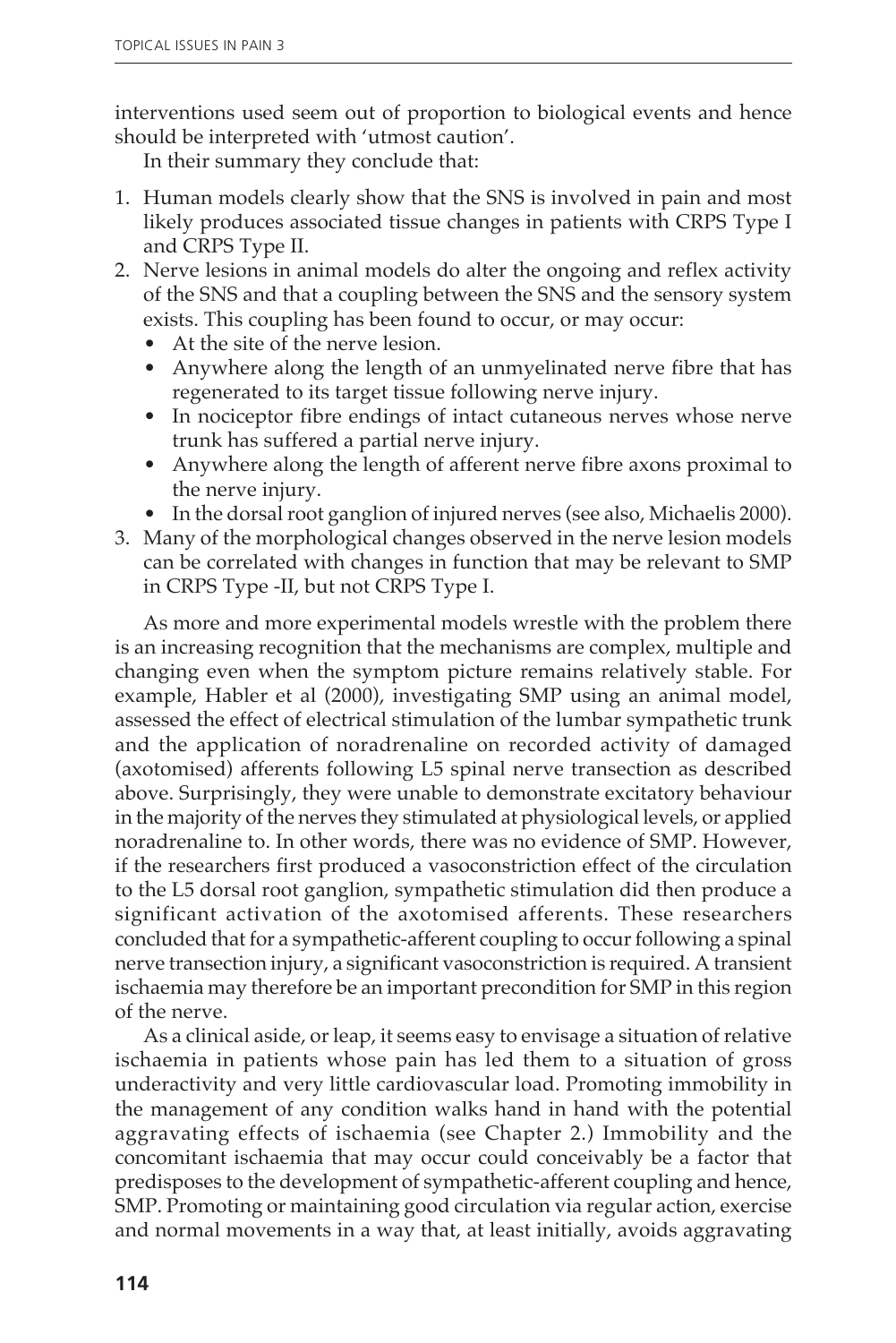pain, may be an important preventative measure in the early management of nerve or tissue injury pain.

#### **Models without nerve lesions**

Bennett and Roberts (1996) rightly identified the need to explore the production of SMP in models without nerve damage in order to advance our understanding of CRPS Type I.

As noted in the previous chapter, early work has shown that the hyperalgesia which occurs in inflamed skin is made worse by noradrenaline and better by adrenoreceptor blockers and can be partially prevented by prior sympathectomy (see Levine et al 1986, Sato et al 1993). This C fibre noradrenaline sensitivity may be a normal physiological occurrence that disappears as inflammation subsides. Bennett and Roberts (1996) suggest that SMP would appear if either the inflammation persisted or the Cnociceptor noradrenaline responsiveness did not disappear with healing.

A further key finding of this work, also discussed in Chapter 3, is that skin nociceptor sensitisation that occurs as a result of experimental chemical irritation, requires the presence, but not the activity, of sympathetic terminals. The weight of the findings suggest that terminals act as a kind of docking station for the production of inflammatory agents like prostaglandins (see Levine et al 1986, Drummond 1995, Andreev et al 1995). This appears to offer further evidence that there is no requirement for sympathetic overactivity in the genesis of SMP in CRPS Type I. The physical presence of the sympathetic system seems to be an important factor.

# **Conclusions**

Hopefully, many interesting points have emerged from this account and the evidence and discussions of the last two chapters. Here are a few that come to mind:

- 1. In CRPS there may or may not be SMP and it is impossible to tell whether it is present from the history or via physical testing.
- 2. In cases of CRPS with SMP there is little evidence for SNS over-activity in relation to pain; the current focus of attention is on abnormal adrenaline/noradrenaline sensitivity of the sensory/nociceptive system.
- 3. In CRPS, though still very unclear and poorly researched, there is a general assumption that changes in sympathetic activity may play a part in the development of non-pain symptoms like swelling, circulatory changes, oedema, temperature changes, sweating abnormalities and trophic dysfunction (see Chapter 2.) These changes may secondarily influence nociceptive sensitivity and activity (Janig 1996).
- 4. Sensory afferent nerve fibres can become maladaptively sensitive to the secretions of the SNS, i.e. to noradrenaline and adrenaline. This provides an efferent–afferent connection between the SNS and the nociceptive system that is not available in normal homeostatic conditions. It can thus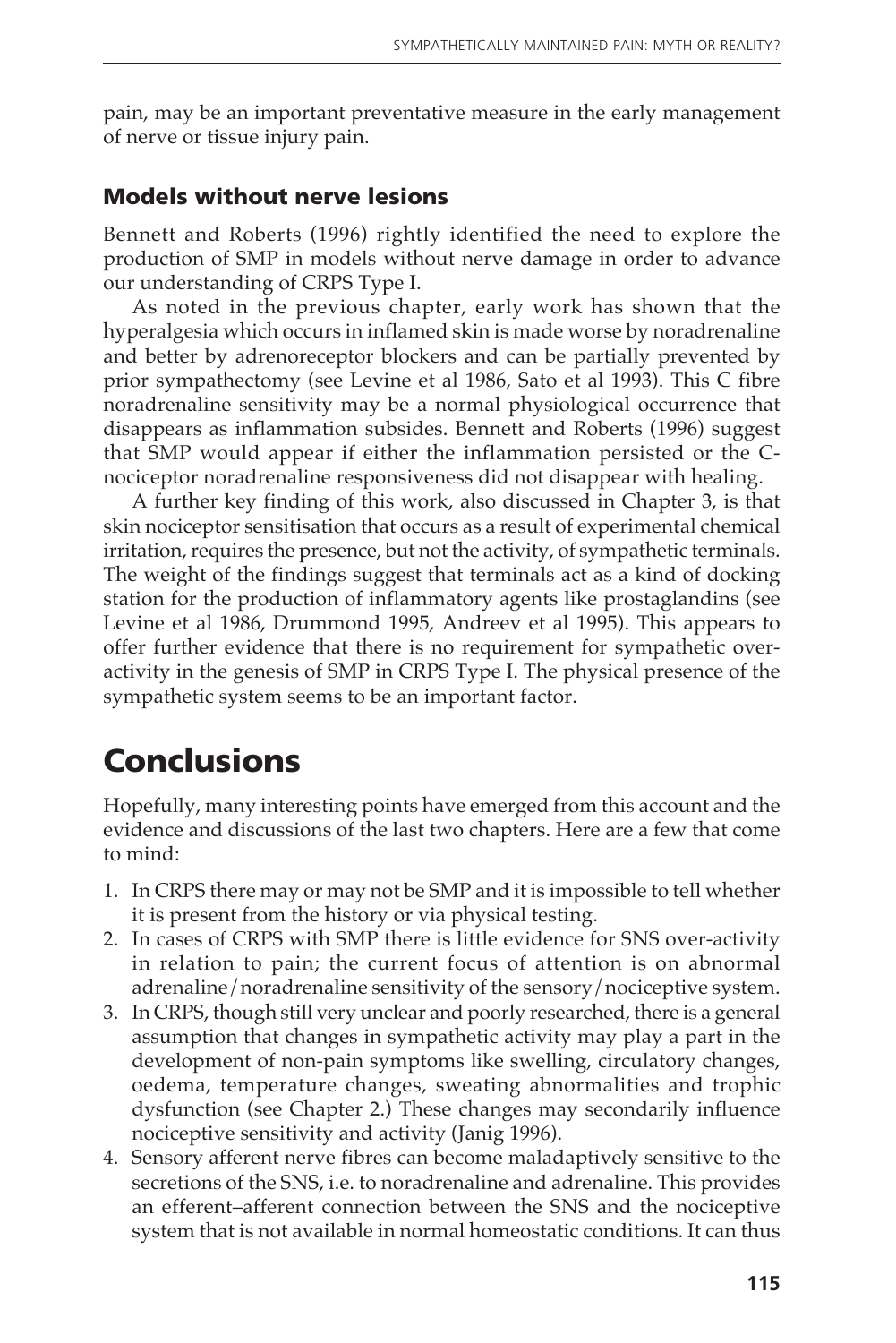be seen as pathological/maladaptive. If there is some adaptive function provided by this injury-induced connection, no one has yet identified it or addressed its purpose.

- 5. There is a difference between animal models and patients in the behaviour and reproducibility of SMP.
- 6. Injury to different sites of the nervous system result in different mechanisms of pain and symptom production. For example, it seems that distally placed experimental nerve lesions, rather than proximal ones, are more likely to result in SMP.
- 7. Pain mechanisms change with time, often quite rapidly, even though the symptom picture may appear stable.
- 8. Simple answers based on simple constructs can be misleading and may lead to poorly reasoned and potentially harmful interventions.
- 9. The belief here is that CRPS and the SMP/SIP that are characteristic of it, are maladaptive symptoms in a maladaptive condition and as such *should* be preventable. Some individuals may be at risk to develop the condition.
- 10. Thinking and reasoning that is confined to peripheral tissues and nerves is untenable. Complex pain states involve all levels of the nervous system—input systems, scrutinising systems, and output systems. All models of understanding must include psychological and environmental factors.
- 11. Greater knowledge of mechanisms of pain, like those described here and in previous chapters and volumes should add to our profession's knowledge base and provide us all with an increased confidence. Patients should be the beneficiaries.
- 12. Physiotherapists have an important role to play in the continued development of the understanding of pain. Unbiased clinical observations may be particularly important. Most descriptions of diseases, syndromes, and disorders are derived from long out-of-date texts or standard textbooks that rely on observations of patients recorded a great many years ago and which have not been subjected to serious scrutiny. What patients feel and what clinicians think the patient feels may be quite different.

This chapter has outlined the evidence and controversies surrounding the concept of sympathetically maintained pain. The evidence suggests that there is value to this concept; but what constitutes it remains in need of further clarification.

#### **REFERENCES**

- Ali Z, Raja SN, Wesselmann U, Fuchs PN, Meyer RA, Campbell JN 2000 Intradermal injection of norepinephrine evokes pain in patients with sympathetically maintained pain. Pain 88:161–168
- Andreev NY, Dimitrevia N, Koltzenberg M, McMahon SB 1995 Peripheral administration of nerve growth factor in the adult rat produces a thermal hyperalgesia that requires the presence of sympathetic postganglionic neurones. Pain 63:109–115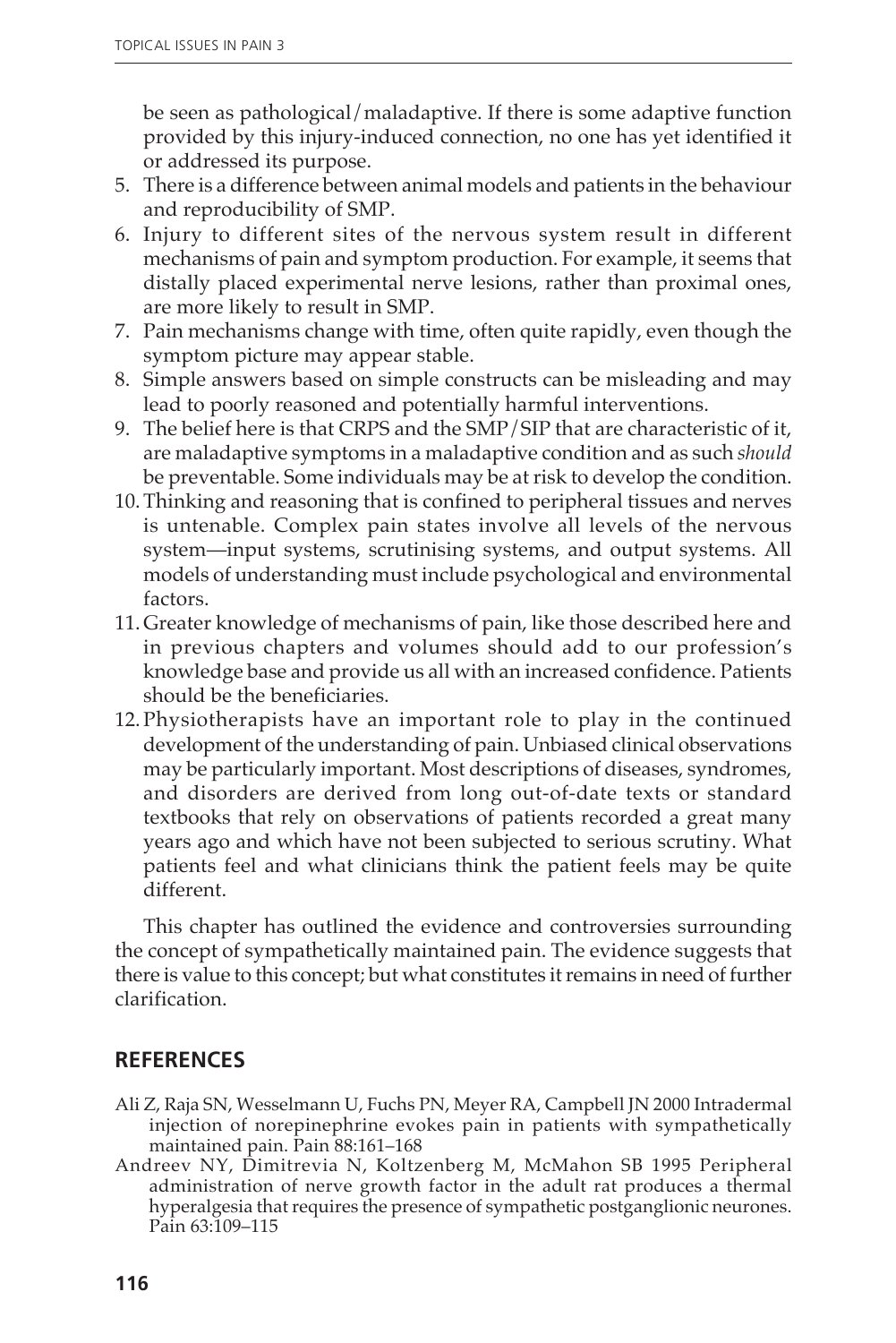- Baron R, Wasner G, Borgstedt R, Hastedt E, Schulte H, Binder A, Kopper F, Rowbotham M, Levine JD, Fields HL 1999 Effect of sympathetic activity on capsaicin evoked pain, hyperalgesia, and vasodilation. Neurology 52:923–932
- Baron R, Levine JD, Fields HL 1999a Causalgia and reflex sympathetic dystrophy. Does the sympathetic nervous system contribute to the generation of pain. Muscle and Nerve 22:678–695
- Bennett GJ 1999 Scientific basis for the evaluation and treatment of RSD/CRPS syndromes: laboratory studies in animals and man. In: Max M (ed) Pain 1999 an updated review. IASP Press, Seattle
- Bennett GJ, Roberts WJ 1996 Animal models and their contribution to our understanding of complex regional pain syndrome I and II. In: Janig W, Stanton-Hicks M (eds) Reflex Sympathetic Dystrophy: A Reappraisal. IASP Press, Seattle
- Black JA, Dib-Hajj S, Cummins TR et al 2001 Sodium channels as therapeutic targets in neuropathic pain. In: Hansson PT, Fields H, Hill RG et al (eds) Neuropathic Pain: Pathophysiology and Treatment, Progress in Pain Research and Management, Vol 21. IASP Press, Seattle 19–36
- Campbell JN, Meyer RA, Raja SN 1992 Is nociceptor activation by alpha-1 adrenoreceptors the culprit in sympathetically maintained pain? American Pain Society Journal 1:3–11
- Campbell JN, Raja SN, Selig DK, Belzberg AJ, Meyer RA 1994 Diagnosis and management of sympathetically maintained pain. In: Fields HF, Liebeskind JC (eds) Pharmacological Approaches to the Treatment of Chronic Pain: New concepts and clinical issues. IASP Press, Seattle
- Cepeda MS 1995 Autonomic nervous system and pain. Current Opinion in Anaesthesiology 8:450–454
- Dotson R 1993 Causalgia—Reflex sympathetic dystrophy—sympathetically maintained pain: myth and reality. Muscle and Nerve 16:1049–1055
- Drummond PD 1995 Noradrenaline increases hyperalgesia to heat in skin sensitised by capsaicin. Pain 60:311–315
- Glynn CJ, Stannard C, Collins PA, Casale R 1993 The role of peripheral sudomotor blockade in the treatment of patients with sympathetically maintained pain. Pain 53: 39–42
- Habler HJ, Eschenfelder S, Liu X-G, Janig W 2000 Sympathetic-sensory coupling after l5 spinal nerve lesion in the rat and its changes in dorsal root ganglion blood flow. Pain 87:335–345
- Hannington-Kiff J 1974 Intravenous regional sympathetic blockade. Lancet 1: 1919– 1920
- Janig W 1992 Can reflex sympathetic dystrophy be reduced to an alphaadrenoreceptor disease? American Pain Society Journal 1 (1): 16–22
- Janig W 1996 The puzzle of 'reflex sympathetic dystrophy': mechanisms, hypothesis, open questions In: Janig W, Stanton-Hicks M (eds) Reflex Sympathetic Dystrophy: A reappraisal. IASP Press, Seattle
- Janig W, Baron R 2001 The role of the sympathetic nervous system in neuropathic pain: Clinical observations and animal models. In: Hansson PT, Fields HL, Hill RG et al (eds) Neuropathic Pain: Pathophysiology and treatment. Progress in pain research and management Vol 21. IASP Press, Seattle 125–149
- Kingery WS 1997 A critical review of controlled clinical trials for peripheral neuropathic pain and complex regional pain syndromes. Pain 73: 123–139
- Kramis RC, Roberts WJ, Gillette RG 1996 Post sympathectomy neuralgia: hypothesis on peripheral and central mechanisms. Pain 64: 1–9
- Levine JD, Taiwo YO, Collins SD, Tam JK 1986 Noradrenaline hyperalgesia is mediated through interaction with sympathetic postganglionic neurone terminals rather than activation of primary afferent nociceptors. Nature 323:158–160
- Livingstone WK 1943 Pain Mechanism. Macmillan New York
- Max MB, Gilron I 1999 Sympathetically maintained pain: Has the emperor no clothes? Neurology 52:905–907